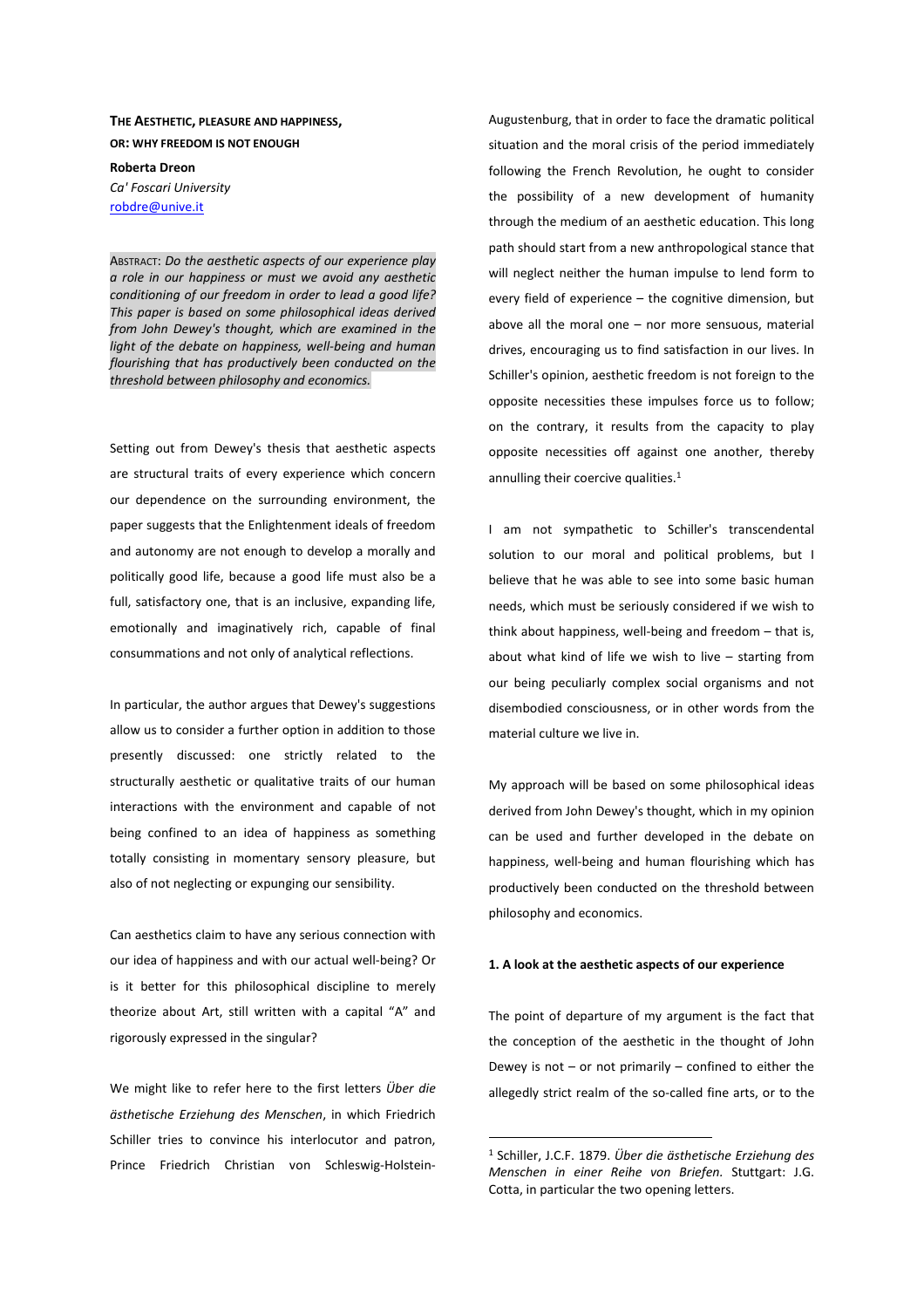wider field of human artistic behaviours. Even before being developed and refined into more or less proper artistic activities, the aesthetic aspects of every experience constitute structural traits: they concern our being dependent upon and exposed to our surrounding natural and naturally social environment and our interacting with it from the inside. To use a different, philosophically more traditional language, we might say that the aesthetic concerns the deepest roots of our humanity, that it plays a central role in shaping our humanity. The aesthetic concerns sensibility understood primarily not as sense perception, but rather as affectivity, as emotional exposure to the natural and social environment surrounding and affecting us – from the most bodily aspects to the more intellectual ones.

To be more analytic<sup>2</sup> , we might say that in *Experience and Nature* the adjective "aesthetic" – Dewey never resorts to the noun form – appears to characterize the basic traits of our immediate experience, that is those qualitative aspects unreflexively connoting human interactions with the environment, both in its natural and in its social constituents. I will at once feel the situation I find myself in to be comfortable or dangerous for my own existence, attractive or disgusting, pleasurable or unpleasant. According to Dewey, these experiential traits are meaningful for the impact they have on our lives, because of what things and other individuals can do to us directly. By contrast, when a certain problem arises about what to do, we have to stop, the fulfilment of a certain experience has to be postponed, the complex whole of an immediate experience has to be reflexively reconsidered and thought of as a means to something else – in terms not of what things and persons can do to us directly, but

with reference to further things.<sup>3</sup> This is why Dewey can claim that immediate experience is *consummatory*, that is that it comes at once to the end of the interaction, that it comes to its fulfilment, even if the concept of consummatory experience can be used to identify a certain phase of an experience – but I shall return to this aspect towards the end of my discussion.

Dewey does not feel the need to clarify why he uses the word "aesthetic" – maybe because this use was rather common in pragmatism – but he explicitly bases it on the distinction between *having* or *feeling* a certain situation and *knowing* it, that is analytically reconsidering it in the light of further ends. This is a kind of sensibility which cannot be ascribed to what is allegedly only a form of sensory perception, because the senses themselves, together with our organic constitution, play a central role, yet in affective terms, as something qualitative or emotional and not as a source of alleged primary pure perceptual data.

Hence, aesthetic aspects are basic traits of our environmental experience, which would appear to be an essential part of us as human beings – but of course, they can further be developed into eminently artistic experiences.

This is not a complete novelty: some substantial differences notwithstanding, one might consider the significance of the *Gefühl der Lust und der Unlust* in Kant's *Critique of Judgement* – although this is not the place to pursue such comparison any further.

 $\overline{a}$ 

<sup>&</sup>lt;sup>2</sup> I have analysed this subject in the second chapter of my book on sensibility and language: see Dreon, R. 2003. *Il sentire e la parola. Linguaggio e sensibilità tra filosofie ed estetiche del novecento.* Milano-Udine: Mimesis, pp.49- 73.

<sup>3</sup> Dewey, J. 1988. *Experience and Nature*. In: *The Later Works of John Dewey, 1925-1953*, Vol.1: 1925, Carbondale and Edwardsville: Southern Illinois University Press.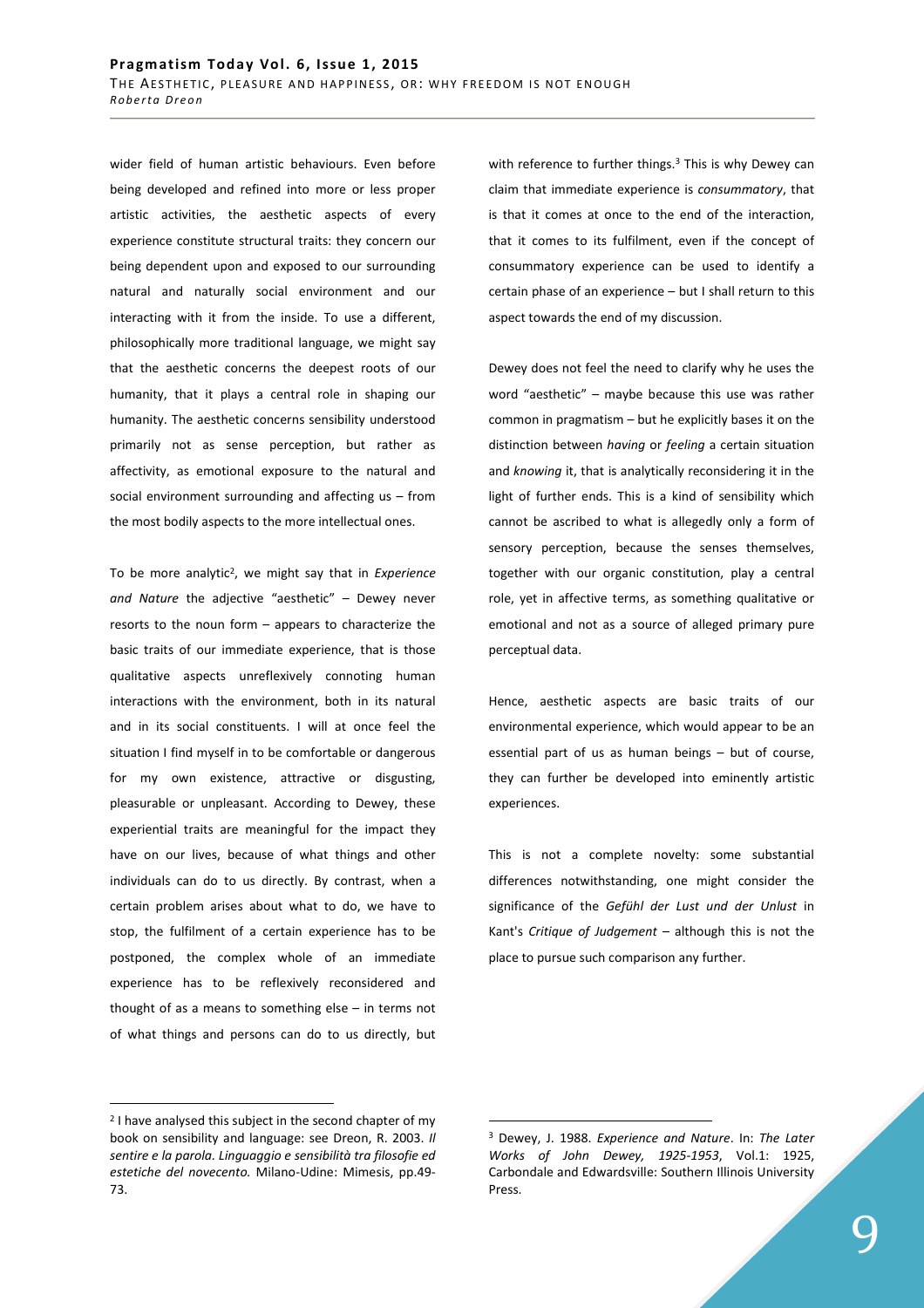It has been already noted $4$  that William James too assigned a primary role to the aesthetic dimension of experience.

In particular, we might say that James and Dewey share the thesis that the aesthetic, qualitative or affective aspects of our experiences do not match the traditional dichotomy between subjective and objective. Dewey's strong anti-dualism leads him to claim that if I feel a certain environment to be hostile – and later in *Art as*  Experience he was to speak of a sad picture<sup>5</sup> - I am not projecting my subjective hostility on a certain context, or my supposedly private mental state on a certain artistic object; rather "hostile" and "sad" are first of all traits of the peculiar interactions that are taking place, and therefore they regard both the subjective and the objective side as non-independent parts of their relations 6

 $\overline{a}$ 

5 Dewey, J. 1989. *Art as Experience*. In: *The Later Works of John Dewey, 1925-1953*, Vol.10: 1934, Carbondale and Edwardsville: Southern Illinois University Press.

6 James upholds the thesis (in James, W. 1983. *The Place of Affectional Facts in a World of Pure Experience.* In: *Essays in Psychology*, Cambridge-London: Harvard University Press, pp.168-187) that the ambiguous or hybrid character of affective phenomena proves that the distinction between material and spiritual aspects does not regard two different substances, but only two diverse kinds of functions or relations, because we tend to differentiate things depending on their ways of acting. While according to the individualistic tradition "our pleasures and pains, our loves and fears and angers" but also "the beauty, comicality, importance or preciousness of certain objects and situations" must be ascribed to the spiritual dimension, we must often take into account the "immediate bodily effects" that affectional facts produce on us. Hence, according to James, this instability shows that our distinction between material and spiritual, subjective and objective, is not already given in the world, since in our lives we do not need to classify what is happening. It is rather when "more purely intellectual" needs emerge that we begin to distinguish various aspects, being driven to do so by specific situations. Yet, as Dewey might put it, this kind of distinction is an analytical, reflexive one rather than a primary one, and it

Dewey and James also agree on the thesis that the aesthetic or qualitative aspects of our experience provide crucial orientation even on a cognitive level. Dewey's position – from *Qualitative Thought* and *Affective Thought<sup>7</sup>* to *Art as Experience* – is clear enough in pointing out that these aspects function as selection and guidance criteria to distinguish the relevant factors in our experiences, while also functioning as control criteria to test the capacity of a certain reflexive analysis to resolve the problems arising from an indeterminate situation and to enrich our immediate experiences. We might also suggest that the aesthetic qualities of our interactions with the environment include protoevaluative elements, granting us a sort of primary orientation in the world both on the cognitive level and on the moral one.<sup>8</sup>

However, I believe that the most typical Deweyan trait is the naturalistic – one might even say existentialistic – background to his position. Chapter Two of *Experience and Nature* emphasizes the precarious and uncertain quality of our experience of the world, forcing us to recognize that if man is fearful, his fear is first of all a

 $\overline{a}$ 

8 I am referring to Dewey, J. 1978. *Ethics*. In: *The Later Works of John Dewey, 1925-1953*, Vol.7: 1932, Carbondale and Edwardsville: Southern Illinois University Press and Dewey, J. *Ethics* 1985. In: *The Middle Works of John Dewey, 1899-1924*, Vol.5: 1908, Carbondale and Edwardsville: Southern Illinois University Press. On the other hand, in the essay quoted before James argues that it is the affective or aesthetic contour of our experiences that lends emphasis to certain objects at the expense of others, by showing that they are important, interesting or salient for us – and therefore allowing us to orientate ourselves in an environment where we would otherwise be exposed to an overwhelming range of stimuli. This last point however has more accurately been examined by Dewey, as I set out to argue in the next section of the text.

<sup>4</sup> Cf. Shusterman, R. "Dewey's *Art as Experience*: The Psychological Background". In: *Journal of Aesthetic Education*, 44/1, 2010, pp.26-43 and Shusterman, R. "The Pragmatist Aesthetics of William James". In: *British Journal of Aesthetics*, 51/4, 2011, pp.347-361.

would be fallacious to take its results to be primary elements.

<sup>7</sup> See Dewey, J. 1984. *Qualitative Thought*. In: *The Later Works of John Dewey, 1925-1953*, Vol.5: 1929-1930, Carbondale and Edwardsville: Southern Illinois University Press, pp.243-262, and Dewey, J. 1988. *Affective Thought.* In: *The Later Works of John Dewey, 1925-1953*, Vol.2: 1925-1927, Carbondale and Edwardsville: Southern Illinois University Press, pp.104-110.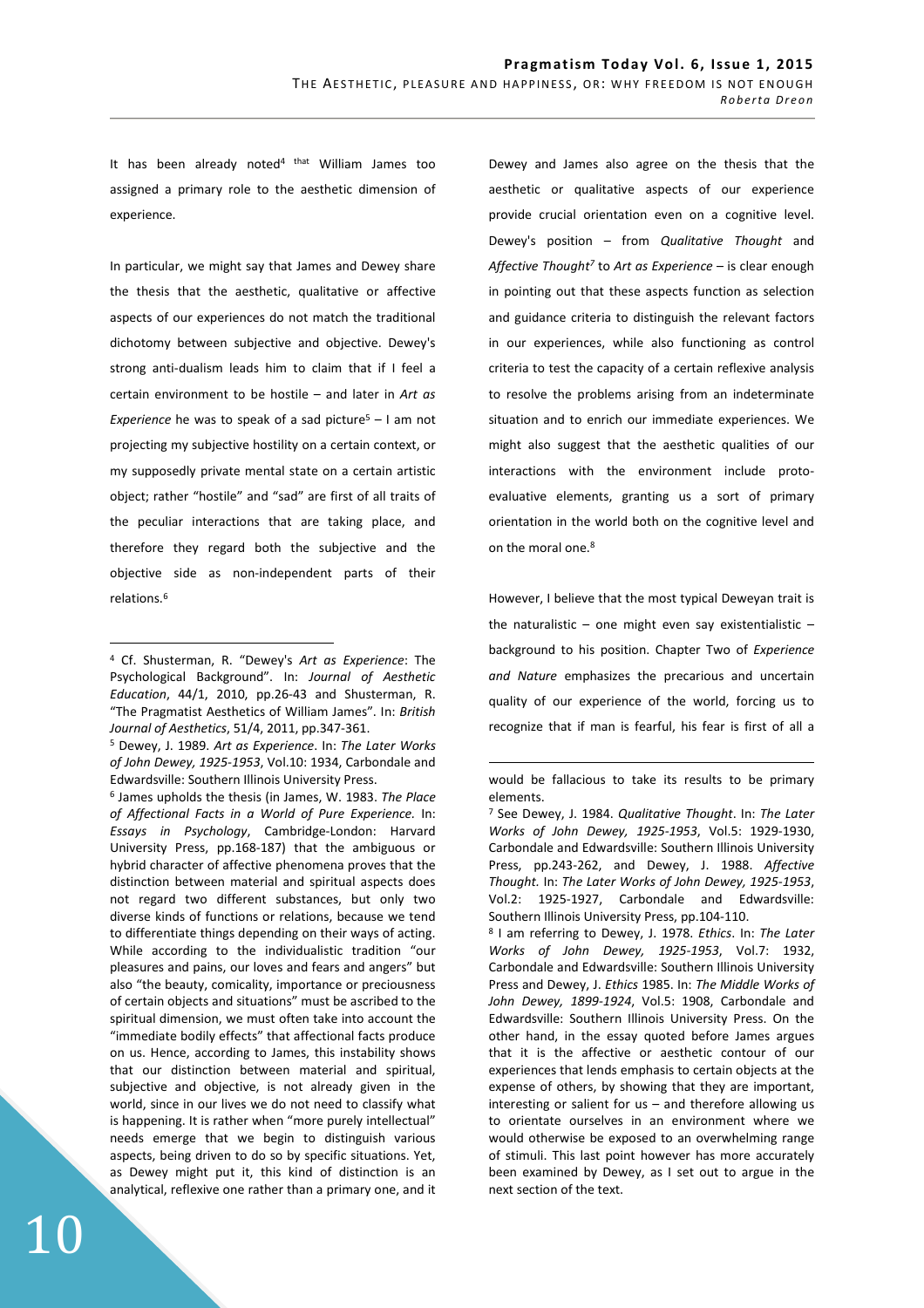function of the environment and not a private feeling. Each form of life belongs to a certain environment, but human organisms, for their own physical, biological and even cultural characteristics, suffer from (or simply have) a peculiar degree and kind of exposure to their environment, because their behavioural answers are not predetermined, but plural as well as relatively free, and hence dangerous, risky. Therefore, it is man's peculiar human exposure to his environment and in particular his dependence from the social environment he belongs to from his premature birth onwards that ensures the central relevance of the so-called aesthetic aspects of our experience. First of all, our world is felt to be threatening or welcoming, fearful or delightful, painful or pleasurable, because every human interaction, from those of our ancestors to our present hypertechnological ones, concerns our survival or our possibility of enhancing our lives, to make them flourish.

If we follow Dewey's reasoning, these aspects cannot be removed from our idea of happiness and even freedom, but must be combined with his more ethical and political observations on these themes. Complementary human experiences cannot be reduced to cognitive inquiries or to reflexive analyses, even if they play a central role in our lives, while the most distinctive trait of our humanity cannot be exclusively confined to reason, because we do not spend our whole lives reflecting and solving problems: very often we simply enjoy or suffer the world around us, being guided within it by our sensibility, and reacting to its affections more or less habitually. Hence, these aspects must be carefully considered if we are to define the peculiar freedom and happiness of human beings as opposed to an alleged disembodied consciousness.

#### **2. The ethical and political relevance of aesthetic aspects**

A first very simple observation – a rather trivial point, yet one rarely made by scholars – can help bring into focus the deep moral and political implications of the aesthetic aspects of our experience according to Dewey's thought: we need to remember that the most important texts centred on the aesthetic aspects of our experiences and on the role of art in our interactions with the world – that is Chapter 9. of *Experience and Nature,* dating back to 1925, and *Art as Experience*, published in 1934 – were written in the same period in which Dewey presented two of his most important political essays – *The Public and its Problems*, 1927, and *Individualism Old and New,* 1929 – and prepared the second edition of his *Ethics*, which was developed together with James Tufts and published in 1932.9

To any reader of these political writings it is clear that aesthetic questions are an integral part of political questions for Dewey, in the sense that they play a structural role in human interactions with a natural and naturally social environment and hence cannot be

<sup>9</sup> Dewey, J. 1984. *The Public and Its Problems*. In: *The Later Works of John Dewey, 1925-1953*, Vol.2: 1925- 1927, Carbondale and Edwardsville: Southern Illinois University Press and Dewey, J. 1988. *Individualism Old and New*. In: *The Later Works of John Dewey, 1925-1953*, Vol.5: 1929-1930, Carbondale and Edwardsville: Southern Illinois University Press. The first person to grasp the political implications of Dewey's aesthetics was probably George Herbert Mead (see Mead, G.H. 1926. "The Nature of Aesthetic Experience". In: *International Journal of Ethics*. 36/4, pp.382-393), although Georgina Melvin also noted this aspect in 1937 (now Melvin, G. *The Social Philosophy Underlying Dewey's Theory of Art*. In: Tiles, J.E. (ed.) 1992. *John Dewey. Critical Assessments. Vol.III: Value, Conduct and Art*, New York: Routledge, pp.302-311). For an historical as well as theoretical survey of the connections between Dewey's aesthetics and his thoughts on democracy see Westbrook, R. 1991. *John Dewey and American Democracy*. Ithaca-New York: Cornell University Press. With regard to his influence on the cultural policies of the New Deal, see Grieve, V. 2009. *The Federal Art Project and the Creation of Middlebrow Culture.* Urbana and Chicago: University of Illinois Press.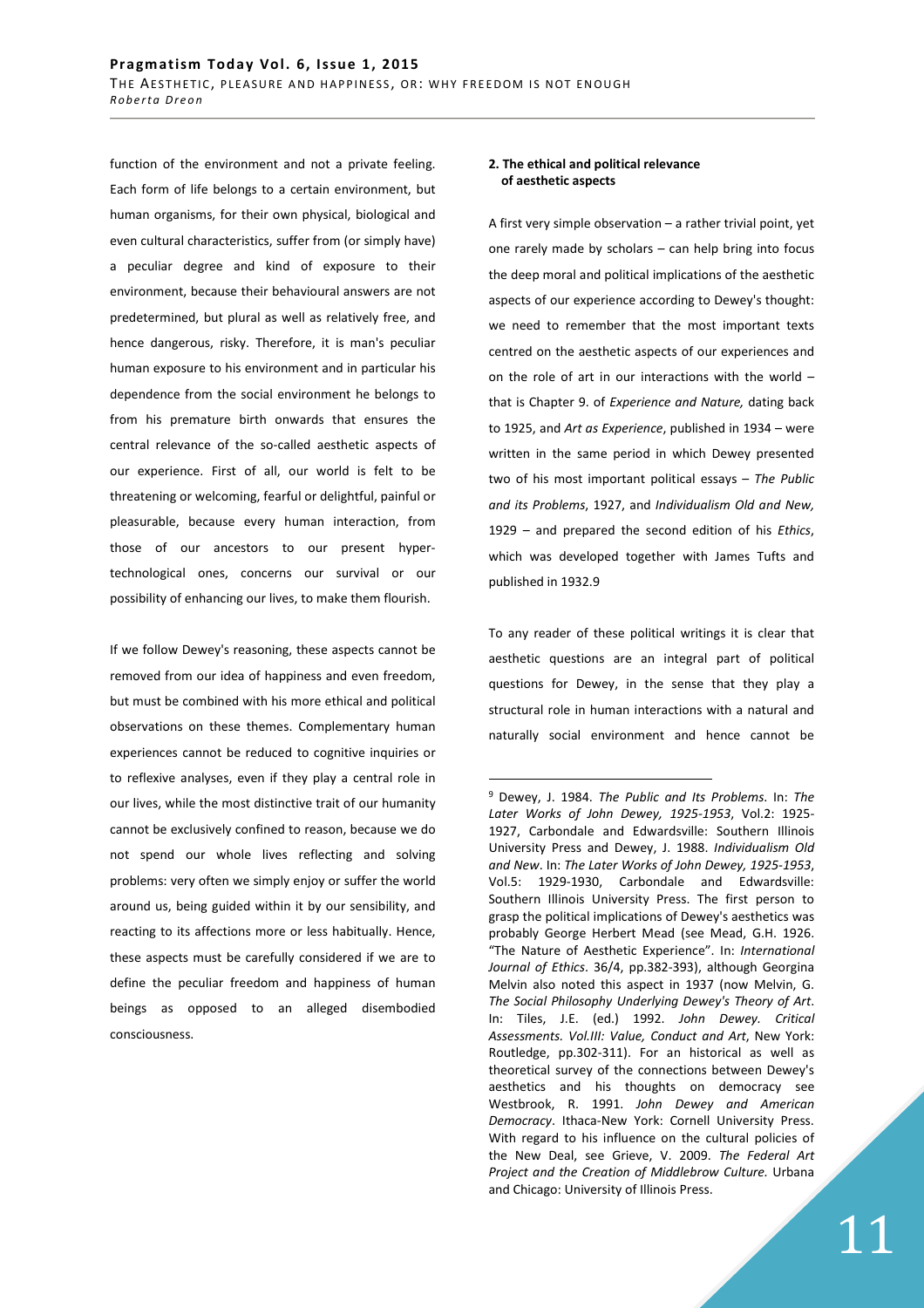abstractly banished from the state  $-$  as the Platonic tradition recommends – and from human rational or allegedly purely critical evaluations, choices and actions, as suggested by a typically negative and uncompromising Adornoian position.<sup>10</sup> On the contrary, those aesthetic aspects of our experience – such as the perceived significance of the environmental context with and within which our interactions take place, but also impulses, desires, emotional attitudes, pleasures and pains – have a structural function in pursuing a "public socialism" capable of making everyone's lives rich and expansive – and thus worthy of being lived – instead of merely embellishing people's barren existences in their work-free weekends.11

Both *The Public and its Problems* and *Individualism Old and New* suggest a variety of negative examples: as human beings, we need to find gratification in what we are doing, in its social function – as with the satisfaction of being part of a whole afforded by nationalism in 1930s, or even the exclusive and identity-centred communities of today. The need to identify ourselves with more than just intellectual principles, along with the need for an emotionally and imaginatively rich life, can be satisfied by those kinds of powerful totalitarian propaganda capable of eliciting fears and desires. Our need for consummatory experiences can find gratification in the cheap and extremely varied forms of amusement presently guaranteed by the industrial production of commodities and experiences and by their technological means of distribution. I would add that a confirmation of these observations strewn throughout Dewey's texts is now provided by the growing success of the so-called economy of experiences, which in contrast to classical economy considers the customer and his

ways of behaving as bodily, sensuous and emotional needs to be satisfied, while maintaining the pursuit of exclusively private profit as an obvious and unquestionable assumption.<sup>12</sup>

The point is that if we do not recognize that man is a "consuming animal" as well as a "political one",<sup>13</sup> we remain at the complete mercy of media providing very accessible forms of enjoyment and distracting us from political concerns, instead of enjoying the consequences of shared political actions. Because we do not simply need communication as a medium to convey informations, we tend to appreciate actualized communion – or even to hate it if it is felt to be oppressive rather than expansive and inclusive.

On the ethical side, in the *Ethics*, in contrast to the modern foundation of aesthetics as the philosophy of art, Dewey reminds us of the common, deeply intertwined roots of aesthetic and ethical judgements.<sup>14</sup> Disgust and feelings of repulsiveness go hand in hand with judgements reflecting moral disapproval; feelings of admiration can constitute the basis for moral approval; and the sense of symmetry and proportion is not alien to that of fairness and justice. Of course, our primary sense of orientation in the world – what Dewey describes as customary morality – is above all based on reinforced

 $\overline{a}$ 

<sup>10</sup> The classical references are Plato. *The Republic*. Book X., but also Adorno, T.W.- Horkheimer, M. 1969, *Dialektik dr Aufklärung. Philosophische Fragmente*, Frankfurt am Main: Fischer and Adorno, T.W. 1970. *Ästhetische Theorie*, Frankfurt am Main: Suhrkamp. <sup>11</sup> See Dewey, J. 1988. *Individualism Old and New*. cit. p.98.

<sup>12</sup> See Pine, B.J.-Gilmore, J.H. 1999. *The Experience Economy. Work is Theatre and Every Business a Stage*. Boston, Massachusetts: Harvard Business School Press, Schmitt, B.H. 1999. *Experiential Marketing: How to Get Customers to Sense, Feel, Think, At and Relate to Your Company and Brands*, New York: The Free Press, Ferraresi, M.-Schmitt, B.H. 2006. *Marketing esperenziale. Come sviluppare l'esperienza di consumo*, Milano: Franco Angeli.

<sup>13</sup> Dewey, J. 1984. *The Public and Its Problems*. cit., p.321)

<sup>14</sup> On this point see Gadamer, H.G. 1960, *Wahrheit und Methode*. Tübingen: J.C.B.Mohr, in particular the chapter devoted to the "Humanistische Leitbegriffe". I have developed the thesis of the common roots of Dewey's aesthetic and ethic evaluations in Dreon R. 2012. *Fuori dalla torre d'avorio. L'estetica inclusiva di John Dewey oggi*. Genova: Marietti, Chapeter VI. "Qualcosa in comune tra l'estetico e l'etico. A partire da Dewey".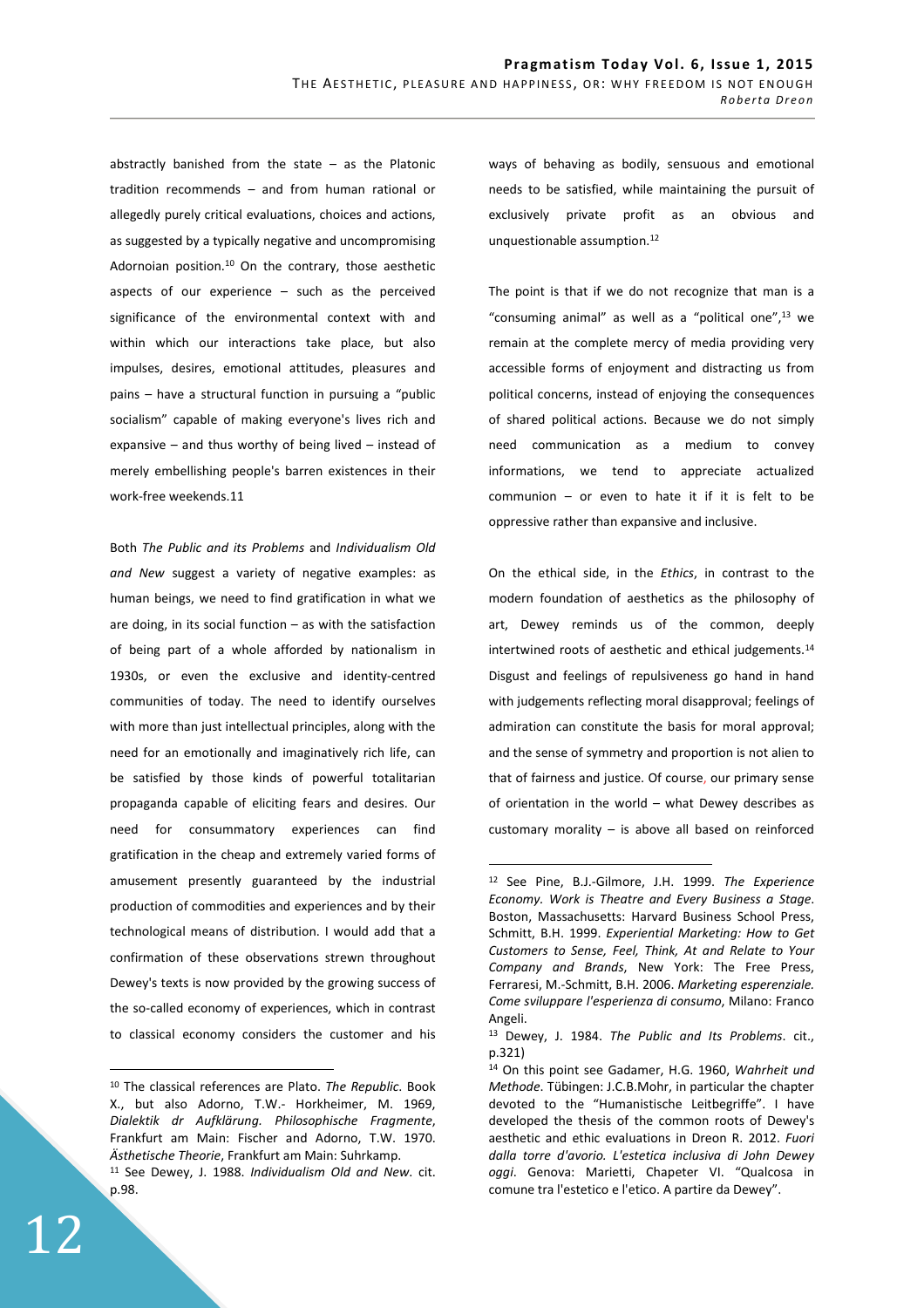habits and on the aesthetic significance that certain things, events and people have and exercise directly upon us, while our morality becomes reflexive by distinguishing between the various aspects of indeterminate situations, including regressive habits, inborn tendencies, impulses and immediate feelings. But we must also remember that, according to Dewey, every reflexive inquiry has to meet the needs of our primary unreflexive experience, has to enrich and expand its possibilities and can be evaluated by once again referring to implicit, often qualitative or aesthetic criteria.<sup>15</sup> As previously noted, we must always remember that experience is not equivalent to – and not exhausted by – cognition (what Dewey defined as the intellectualistic fallacy), even if reason, as an active process of reflection, plays an indispensable function in resolving problems and enriching our ordinary experience with the results of previous inquiries.<sup>16</sup>

## **3. Which idea of freedom?**

It is interesting to note that precisely in this period – from the late 1920s to the latter half of the 1930s, if we take *Freedom and Culture* into account – Dewey also developed a critical interpretation of our idea of freedom.<sup>17</sup> In my opinion this analysis is related to his belief that the Enlightenment ideals of freedom and autonomy are not enough to develop a morally and politically good life, because a good life must also be a full, satisfactory, happy one – that is an inclusive,

 $\overline{a}$ 

expanding life, emotionally and imaginatively rich, capable of final consummations and not only of analytical reflections. Criticism in the sense of reflective thinking plays an important part in our everyday life that is in every situation where our habitual behaviours do not match environmental conditions as usual: whenever, that is, we have to act in a different way from what we are used to. We must not forget, however, that "much of life is immediate, appreciative, primary experience".<sup>18</sup>

The point, as argued in *Freedom and Culture*, is not to give up the idea of freedom – this would be a tragedy for Dewey, of course - but to ask whether our present desire for freedom is "inherent in human nature or is a product of special circumstances".<sup>19</sup> In this perspective, we should firstly recognize its connections with the social, political and economic conditions of the world where it appeared and secondly the possibility that our deeply changed material culture is ready for the emergence of a different concept of freedom.

The first aspect to consider is the close relation between our idea of freedom and the modern tradition of individualism, already noted by Dewey in *The Public and Its Problems*. <sup>20</sup> It must be recognized that a very strong claim against oppressive forms of power, starting from the Church in European countries, was converted into an inborn attribute, into the natural right of *the* individual, understood as an isolated and independent entity that is predetermined, regardless of any association with other individuals.

Hence, both in the American and in the English liberal tradition, stretching back to Locke, the idea of freedom has been grounded on the individual as opposed to the

<sup>15</sup> Dewey, J. *Ethics* 1985. cit., p. 271.

<sup>16</sup> About the "intellectualistic fallacy" see Dewey, J. 1988. *Experience and Nature*. cit., pp.26-27, Dewey, J. 1988. *The Quest for Certainty.* In: *The Later Works of John Dewey, 1925-1953*, Vol.4: 1929, Carbondale and Edwardsville: Southern Illinois University Press, pp.174- 175 and also Dewey, J. 1951, *Experience, Knowledge and Value: a Rejoinder.* In: Schlipp, P.A. (ed.), *The Philosophy of John Dewey*, La Salle: Northern University and Southern Illinois University Press, pp.297-309.

<sup>17</sup> Dewey, J. 1988. *Freedom and Culture*. In: *The Later Works of John Dewey, 1925-1953*, Vol.13: 1938-1939, Carbondale and Edwardsville: Southern Illinois University Press, pp.63-188.

<sup>18</sup> Cfr. Stroud, R. S., "John Dewey and the Question of Artful Criticism". In: *Philosophy and Rhetoric*. 44/1/2011, p.38.

<sup>19</sup> Dewey, J. 1988. *Freedom and Culture*. cit., p.65.

<sup>20</sup> Dewey, J. 1984. *The Public an Its Problems.* cit., p.289 and p.329.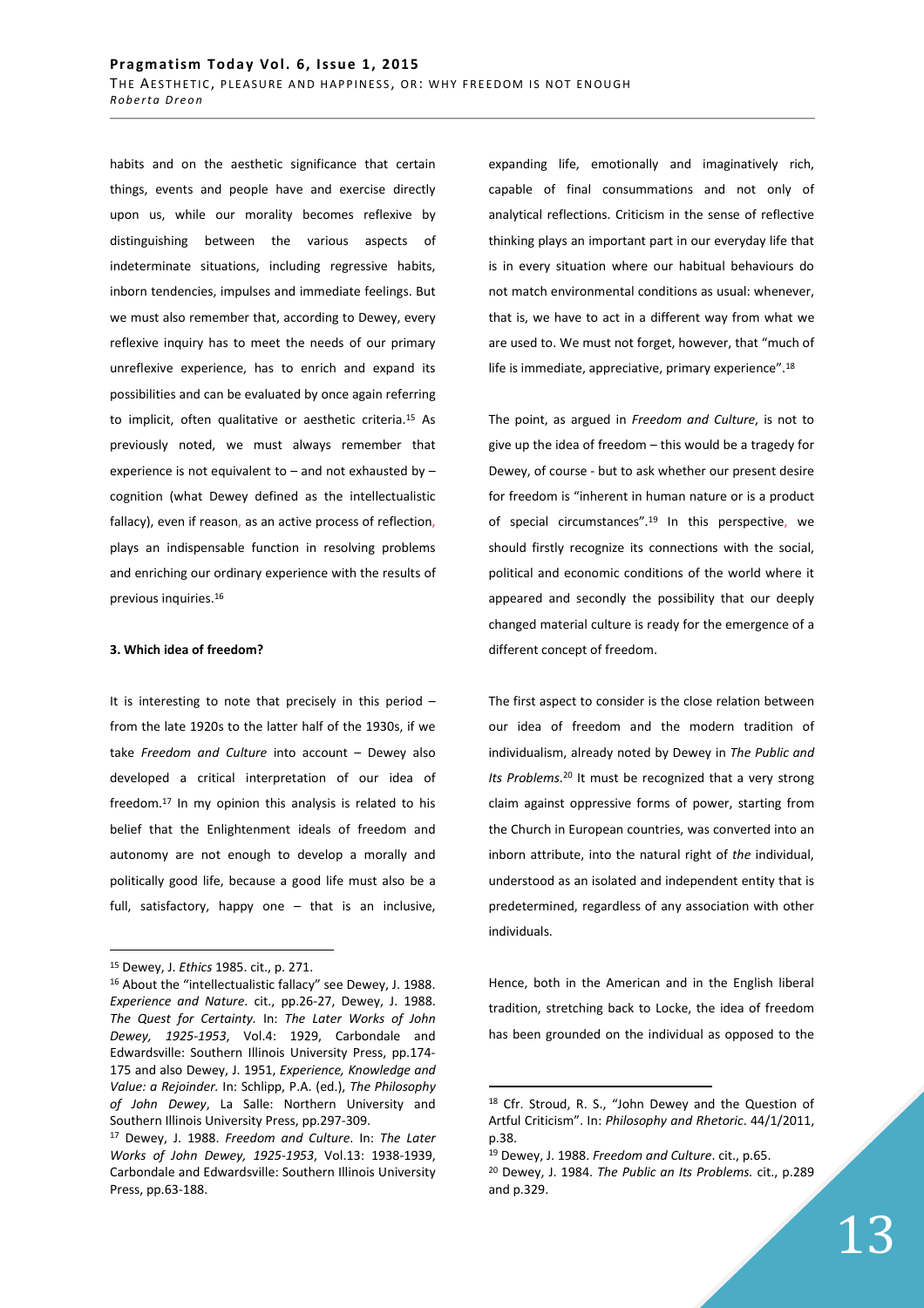social and has come to be defined in terms of autonomy or independence of choice.

On the contrary, in *The Public and Its Problems* Dewey does not simply argue that humans are social, as most mammals are, because they structurally depend on their social environment in order to survive and flourish. The point is rather, on the one hand, to understand how human modes of association differ from other animal forms of association and, on the other, to consider how individuals are shaped by social habits, traditional behaviours, etc.<sup>21</sup> From this point of view, freedom is very relevant, of course, as the source of individual identity and responsibility, yet it only comes into play later, within a consolidated system of responses and activities that is already there at the birth of the individual and which contributes to welcoming (or even rejecting) him – as Dewey's argument on the relations between customary and reflexive morality suggests. In this respect, individual freedom has to do with responsibility understood in an almost literary sense: as the need to respond to the impulses and the requests coming from our environment, and especially other people, by saying "I" after having habitually behaved like everyone else.

Furthermore – and this second aspect is very important for the subject we are discussing in this paper  $-$  in *Freedom and Culture* Dewey reminds us of the fact that in the continental European tradition the idea of freedom is typically associated with that of pure rationality, as though every affective, qualitative or indeed aesthetic aspect were to be expunged from epistemological judgements and moral evaluations. It has already been recalled that, according to Dewey, "the idea that men are moved by an intelligent and calculated regard for their own good is pure mythology" $22 - a$  myth that lives on in the modern idea of the *homo oeconomicus*. It is well known that the American pragmatist, like William James, constantly emphasized the regulative, controlling and selective role of the affective, qualitative aspects of our inquiries  $-$  that is, even in relation to our reflexive analysis of our immediate experience, both when an indeterminate situation is eminently a moral one or when it deals more properly with epistemological problems.

I would argue that this criticism has to do with Dewey's rejection of the alleged body-mind dualism and the particular attention he devoted to its political consequences. As he writes in an essay from the same years, *Body and Mind* (1928), the idea of distinguishing an allegedly nobler part of our humanity  $-$  the spiritual one – from the more animal-like one – the material side – is not just a speculative question, but "is the most practical of all questions we can ask of our civilization".<sup>23</sup> The problem is that "spiritual idealism" – like traditional modern individualism – is a "state of action" legitimating a situation where "ends are privately enjoyed in isolation from means of execution and consequent public betterment".<sup>24</sup>

Hence, which idea of freedom are we to uphold and develop, once we acknowledge the historical ties of the present conception of liberty to the ideology of individualism – both past and present – and the myth of an allegedly pure rational will?

I would suggest that, even though Dewey is critical of the form of human association achieved by the present technological, industrial and financial means of production, exchange and consumption, he believes that

 $\overline{a}$ 

<sup>&</sup>lt;sup>21</sup> Dewey developed this second point in his work on social psychology (Dewey, J. 1988. *Human Nature and Conduct.* In: *The Middle Works of John Dewey, 1899- 1924*, Vol.14: 1922, Carbondale and Edwardsville: Southern Illinois University Press).

<sup>22</sup> Dewey, J. 1984. *The Public an Its Problems.* cit., p.335. <sup>23</sup> Dewey, J. 1984. *Body and Mind.* In: *The Later Works (1925-1953)*, Vol. 3: 1927-1928, Carbondale and Edwardsville: Southern Illinois University Press, p.8. 24 Ibidem.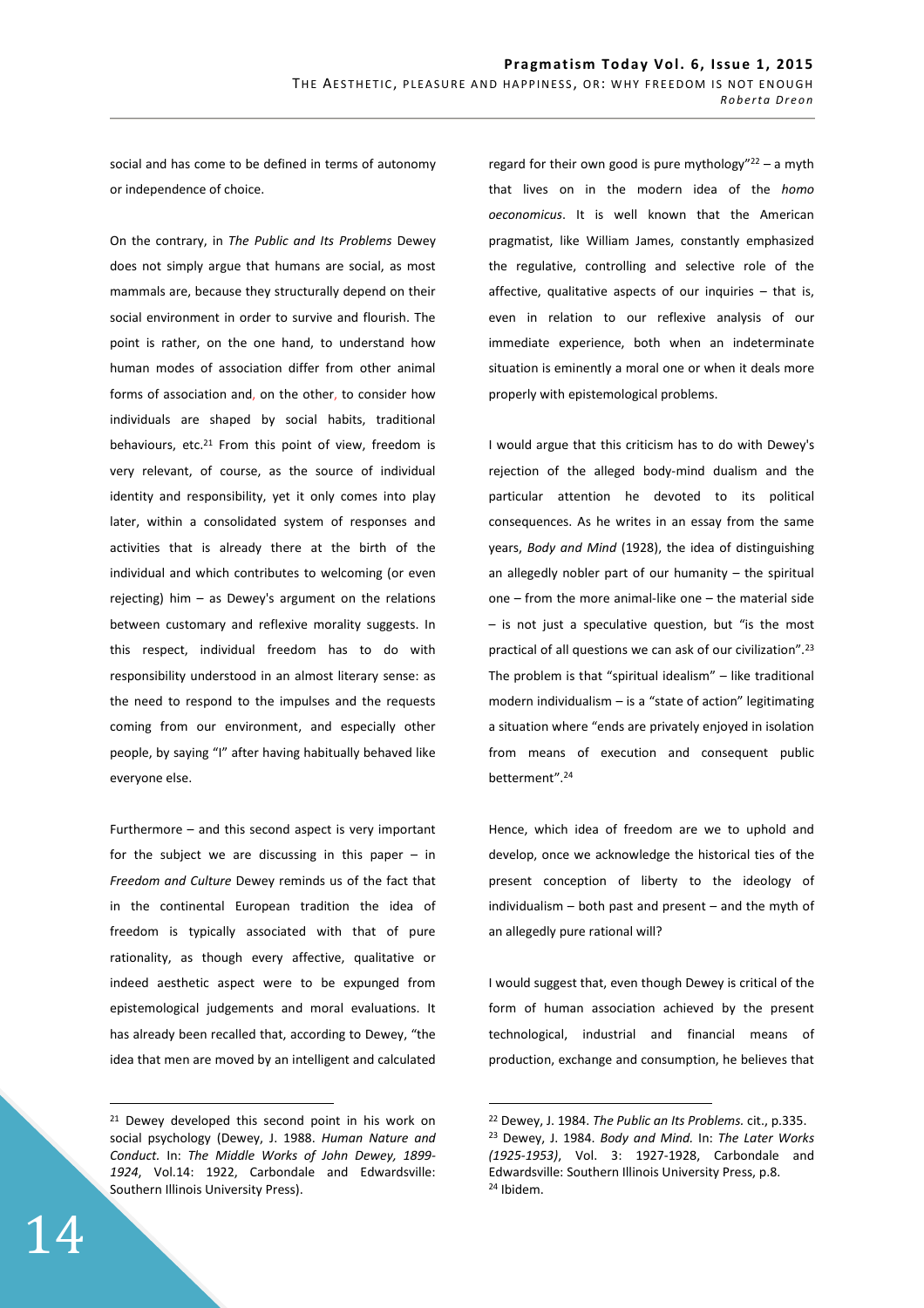we need to consider whether they can create the conditions for new, intelligent and less regressive modes of being free individuals. Maybe they can help us bring out a new form of freedom which is no longer envisaged as standing in contrast to the social and as requiring us to strip every qualitative, affective or emotional aspect from our supposedly pure rational will. What I mean by this is an idea of freedom capable of including aspects of pleasure, the possibility of enjoying what we do, of enjoying our lives and deriving pleasure from our relations with other people and the situations we experience. In contrast with the typical assumptions of the Enlightenment, Dewey tells us that "Fraternity, liberty and equality isolated from communal life are hopeless abstractions".<sup>25</sup> However we can understand and practice freedom otherwise, as "personal participation in the development of a shared culture",<sup>26</sup> as the

"secure release and fulfillment of personal potentialities which take place only in rich and manifold association with others: the power of being an individualized self-making a distinctive contribution and enjoying in its own way the fruits of association."<sup>27</sup>

For the purposes of the present discussion, it might be useful to compare this conception of freedom to some considerations by Amartya Sen on the subject. Firstly, it is worth noting that Sen emphasizes the ambiguities of the concept of individual freedom in his *Individual Freedom as Social Commitment*. <sup>28</sup> By recalling Isaiah Berlin's famous distinction between negative and positive conceptions of liberty,<sup>29</sup> that is between the lack of limitations an individual can impose on another and what a person can achieve, Sen suggests that the limits

 $\overline{a}$ 

between negative and positive forms of freedom are often nuanced and overlapping, because of their reciprocal implications and intertwining. Sen thus upholds the thesis that social commitment in favour of individual freedom has to consider both sides of freedom itself. In the Deweyan perspective, the negative definitions of freedom appear to be historically connected to individualism and the need for a positive form of freedom is invoked as the possibility to develop a new, more intelligent and less regressive form of individual and associated life.

Secondly, it is worth recalling another distinction suggested by Sen some years before, in his 1984 Dewey Lectures *Well-being, Agency and Freedom*, and which can be more fruitfully be compared to Dewey's position. According to Sen, a more basic distinction with regard to freedom than that between its negative and positive meanings is the distinction between power and control. We can understand freedom by focusing on the effective power to achieve some results, to bring certain consequences about, but also by pointing out "weather the person is himself exercising control over the process of choice".<sup>30</sup> In our tradition of moral and political philosophy the tendency to overemphasize the autonomous control of the subject over his own acts has been privileged even at the expanse of evaluative considerations of the actual consequences of his actions. Sen criticizes this overestimation of the controlling aspects of freedom in favour of a wider conceptualization of freedom itself, capable of taking into account also the actual power of achieving results. This is an important point because, as may be seen in the following pages of Sen's lecture, it is strictly connected with the structural "interdependency of social living".<sup>31</sup> If we were to couch the question in Deweyan terms, we might say that the consequences of our actions for

<sup>25</sup> Dewey, J. 1984. *The Public an Its Problems.* cit., p.329.

<sup>26</sup> Dewey, J. 1988. *Individualism Old and New*. cit. p.57. <sup>27</sup> Dewey, J. 1984. *The Public an Its Problems.* cit., p.329.

<sup>28</sup> Sen, A. 1998, "Individual Freedom as Social Commitment". In: *India International Centre Quaterly*. 1/1998-1999, p.53-69.

<sup>29</sup> Berlin, I. 1969. *Four Essays on Liberty*, Clarendon Press, Oxford.

<sup>30</sup> Sen, A. 1985. "Well-being, Agency and Freedom: The Dewey Lectures 1984". In: *The Journal of Philosophy.* 82/4, p. 209. 31 Ibidem, p. 211.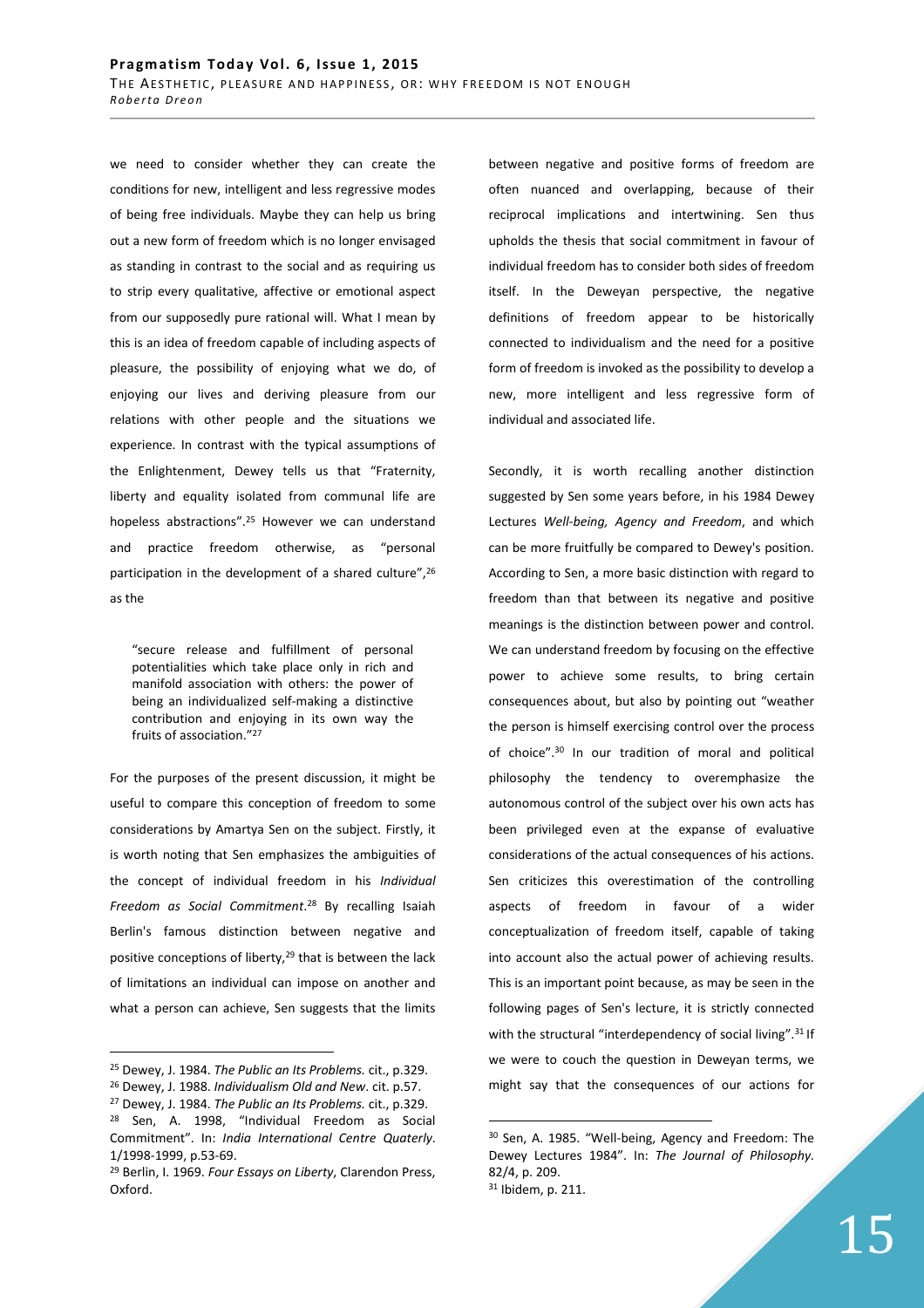others, what we actually do to others, is at least as important as the fact that we can exercise complete control over our own actions. Furthermore, this is one aspect with regard to which Dewey is able to reconsider Mill's peculiar contribution in comparison with Bentham's, while Sen is more generally critical of utilitarian positions. But I will return to this point later on. What I wish to stress here is that both Sen and Dewey seem to share a view of human social dependence from others as a structural component of a definition of freedom not only in its negative aspects, as independence from foreign coercion, but also in its affirmative and productive sense, as the power to achieve something.

However there is another aspect, apart from structural interdependency, that is lacking in Sen's account of freedom, while it plays a role in Dewey's thought. At a first glance, this might seem like a mere matter of emphasis, but Dewey always includes an element of enjoyment in the free contribution to a community, together with an enhancement of living that can be immediately felt or brought to its consummation. While we cannot ignore the wide number of situations in which freedom stands in contrast to well-being, the American pragmatist seems to suggest that a closer relation exists between the two. In other words, Dewey's argument suggests that a free choice and above all a free life must not only include a reflexive comprehension of what we are doing, but must be also felt and possibly enjoyed in itself.

## **4. Happiness, well-being and the perceived quality of life**

In recent decades a very interesting debate has taken place in the economic field about happiness and its relation to wealth. The problem emerged thanks to Easterlin's famous inquiries on the relation between happiness and riches, dating back to 1970. His researches revealed a paradox, namely that the degree of happiness felt by an individual does not increase proportionally to the rising of his financial resources. While at a low level an increase of income can be very important for the betterment of life conditions and correlatively of the degree of life satisfaction, further income risings are often only temporarily relevant, but very soon lose their significance.

This discovery of a more complex relationship between happiness and wealth is philosophically significant because it challenges the traditional model of the *homo oeconomicus*, whose individual choices are supposed to be guided exclusively by the calculation of the total amount of utilities he can ensure for himself.<sup>32</sup> Secondly, it has been noted $33$  that this interest of economics in happiness is not completely new, because it characterized a minority economic school – the losing one in comparison to the classical economics of Smith and Ricardo, originally oriented to pursuing the wealth of nations, and later just private profit – that is the Italian school of Genovesi, which was focused on the pursuit of "felicità pubblica", or "public happiness". Evidently, this is no minor difference, because it concerns nothing less than the end which economics is supposed to pursue. But the important point in relation to our present speech is that this discussion has led to a kind of polarization between two different concepts of happiness,

represented by two key figures in the debate, Amartya Sen and Daniel Kahneman.

In brief, the notion of happiness upheld by Kahneman is explicitly derived from Jeremy Bentham and consists in the pursuit of momentary pleasure, in the "hedonic quality", conceived as "experienced utility".<sup>34</sup>

<sup>32</sup> See Motterlini, M.- Piattelli Palmarini M. (eds.), 2012., *Critica della ragione economica*. Milano: il Saggitore, p.12.

<sup>33</sup> See Bruni, L. 2002, *Felicità e scienza economica. Storia, problemi aperti e spunti teorici*. In: Working Paper Series-University Milan-Bicocca, 48/2002.

<sup>34</sup> Kanheman, D. 1997. "Back to Bentham? Explorations of Experienced Utility". In: *The Quaterly Journal of*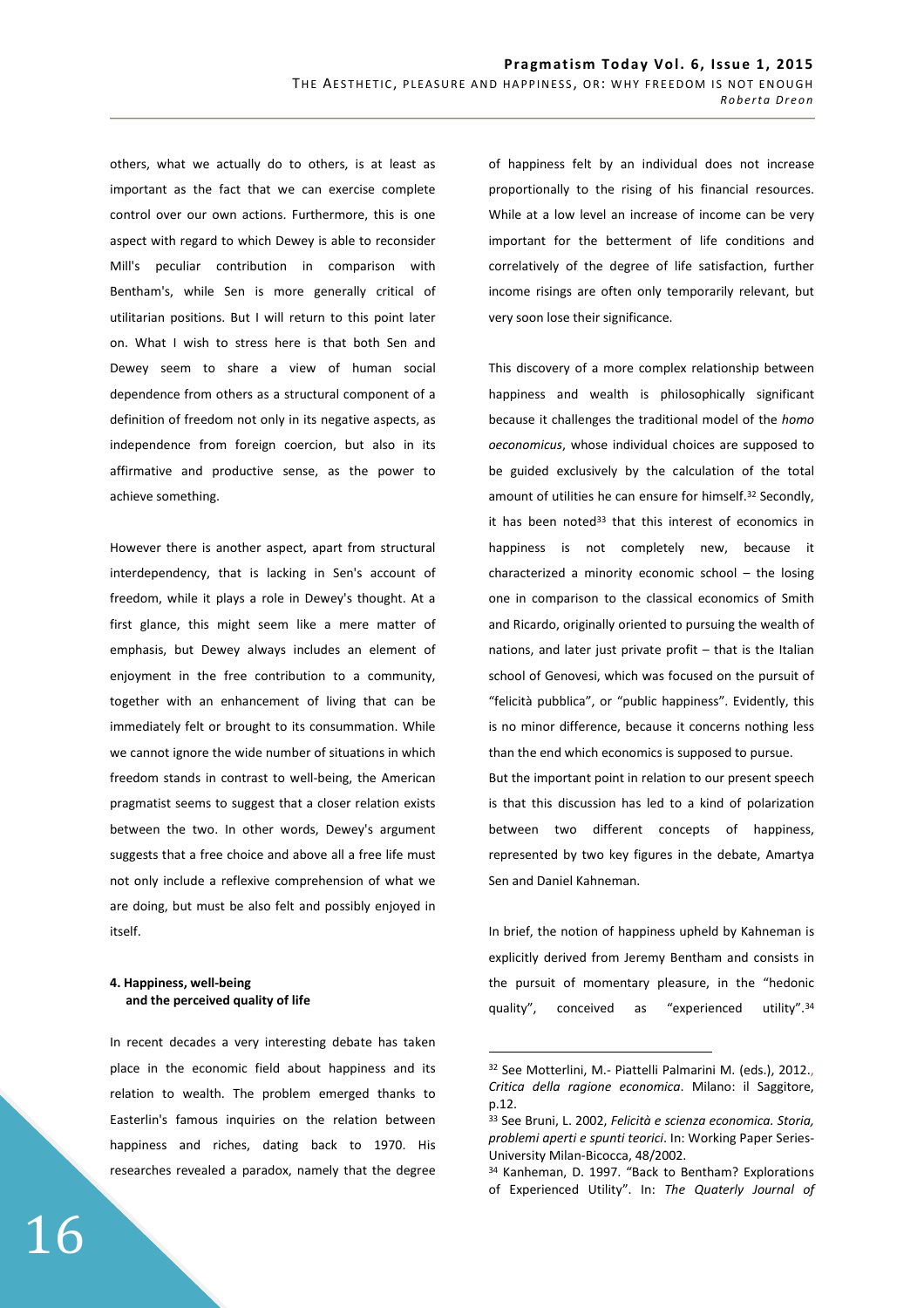Kanheman's contribution is centred on the idea of distinguishing a memory-based approach to experienced utility from a moment-based utility, because this distinction enables a more reliable calculation of happiness, understood as the sum of the total utility based on instant utility units, rather than as a final subjective judgement on the happiness of a certain period of time that has already passed. However, it is clear that this position betrays many unquestioned assumptions, the first one being that happiness is equivalent to pleasure or to a sum of pleasures; the second, that pleasure is a sort of sensation that it is instantaneous and can differ only in quantity.

Criticizing the utilitarian concept of happiness and the role it is supposed to play in connection to the administration of our resources. Sen prefers to speak about well-being, "human flourishing" or "fulfilment", by explicitly referring to the ancient Aristotelian idea of *eudaimonia*, where happiness is strictly related to the exercise of virtue.<sup>35</sup> In particular, Sen points to the contrast between happiness as a hedonic quality and freedom, which can be deeply compromised by the pursuit of momentary pleasures. For example people, may feel satisfied by mass consumption or ideological propaganda, but of course these pleasurable experiences could imply a deprivation of freedom.

To summarize Sen's position, we might say – with David Crocker – that "Human well-being cannot be identified with utility, and, for Sen, the human good cannot be identified with well-being".<sup>36</sup> The second part of this

<u>.</u>

formula lead us back to Sen's thesis according to which a good moral approach – in open contrast with the reductive utilitarian approach - must take into account not only well-being, but also agency as a crucial factor, which cannot be neglected by focusing only on the benefits or the disadvantages we can get from our interactions.<sup>37</sup> But it is the first part of this thesis that is more interesting for the present argument. What is wellbeing and how can it be defined? According to Sen, it cannot be reduce to either a subjective momentary state or utility, or even to the fulfilment of desire, but rather has to do with human functionings and capacities. If living is "a combination of doings and beings", the functioning vector characterizing each one of us results from "the various combinations of things a person is able to do or be – the various functionings he or she can achieve".<sup>38</sup> Sen suggests that well-being is connected to human capabilities that is to the freedom of choosing between different combinations of functionings, between what we might call different forms of life and different ideas of a good life.

This emphasis on what we could do or be does not at all sound alien to a Deweyan ear, which is used to pragmatically focusing on the consequences of our actions. Nevertheless it must be noted that this conception tends to expunge or almost marginalize human pleasures (at least more material or sensuous ones) – people's needs and desires to derive enjoyment from what they are doing, from their relations with others and their environment, from the perceived quality of their life. Robert Sudgen maintains that the so-called capacity-based approach shared by Sen and Martha Nussbaum is conditioned by their traditionally humanistic attitude, so that, although they grant human

*Economics*, 112/2, 375-405 and Kanheman, D. 2000. *Experienced Utility and Objective Happiness: A Moment-Based Approach*. In: Kanheman, D.. Tversky, A. (eds.) 2000, *Choices, Values and Frames*, Cambridge: Camridge University Press, pp.673-692.

<sup>35</sup> See Sen, A. 2006. *La felicità è importante ma altre cose lo sono di più*. In: Bruni, l.- Porta, P.L. (eds.) 2006. *Felicità e libertà. Economia e benessere in prospettiva relazionale*. Milano: Guerini e Associati, pp.39-58.

<sup>36</sup> Crocker D.A. 1992. "Functioning and Capability: The Foundations of Sen's and Nussbaum's Development

Ethic". In: *Political Theory*, 20/4, p.602.

<sup>37</sup> See Sen, A. 1985. "Well-being, Agency and Freedom: The Dewey Lectures 1984". cit.

<sup>38</sup> Sen, A. *Capability and Well-being*. In: Haussman, M. (ed.) 2007. *The Philosophy of Economics*. Cambridge: Cambridge University Press, pp.270-271.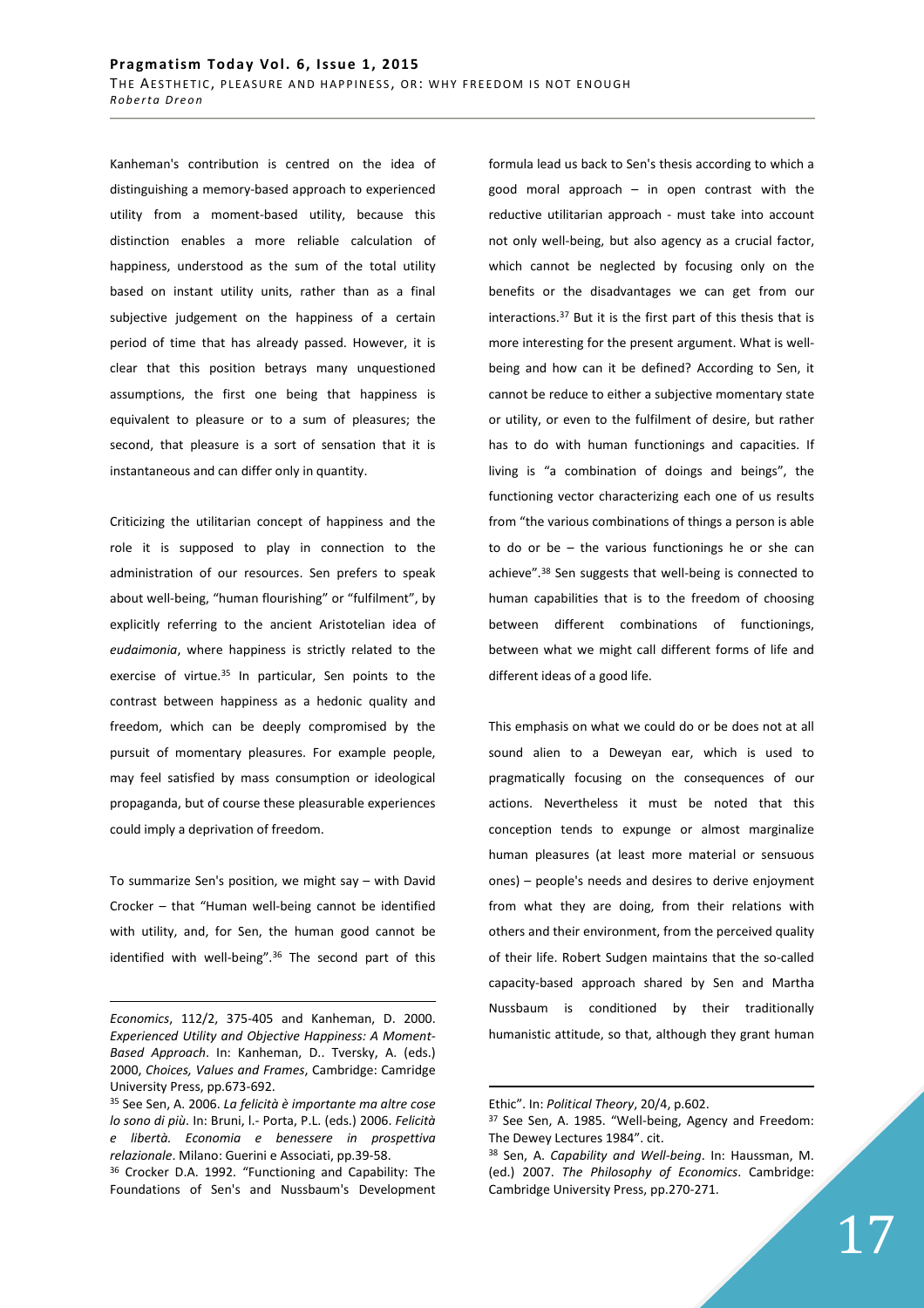emotions, desires and even appetites a certain significance, they always subordinate them to the role of our rationality, which is considered as the most distinctive and most authentic trait of the human being.<sup>39</sup>

I believe that some of Dewey's suggestions allow us to consider a third option, strictly related to the structurally aesthetic or qualitative aspects of our human interactions with the environment, capable of not being confined to an idea of happiness as totally consisting in momentary, sensational pleasure, but also of not neglecting or expunging our sensibility. This third possibility may be seen to emerge both from Dewey's discussion of utilitarianism in the first version of his *Ethics* and from his concept of consummatory experience. A new, different kind of individualism – of being individuals – must be sought according to Dewey, but also – I would argue – a different kind of happiness, which is capable of including pleasure, enjoyment and fulfilment, and which does not neglect the characteristic human need to feel welcomed and gratified by one's environment.

It is interesting to note that when he started dealing with the concept of happiness and its role in moral life in his *Ethics* (and particularly in the first 1908 edition) Dewey devoted a good number of pages to discussing utilitarian positions on pleasure. I speak of "positions" in the plural here because in his analysis Dewey is careful to distinguish between Bentham's and John Stuart Mill's interpretation of pleasure. But let us follow Dewey's reasoning.

One of the first points is of course based on the traditional critique of the utilitarian conception of happiness as consisting in a mere cumulative sum of

pleasures, whose differences can be only quantitative – a critique which Sen directs against Kanheman's return to Bentham. If pleasures are isolated entities, how can we measure and compare them, sum them up and subtract the pains? This is an aspect which has created some difficulties in classical economics, leading to the exclusion of factors of this kind from theories about consumer evaluation and choice – while Kahneman's distinction between "moment-based utility" and "memory-based utility" was partially meant to provide a solution to this problem.

But the core of Dewey's criticism concerns two other aspects, deeply interrelated with the one just mentioned. On the one hand, the American pragmatist points out that, in contrast to the hedonistic perspective, we must note that our desires are primarily directed towards objects that can satisfy them and not pleasures, so that pleasure cannot be regarded as the object of desire; rather, a certain object becomes pleasurable because it corresponds to or satisfies a certain desire. This point reflects the Darwinian naturalism of Dewey, who observes that:

"Biological instincts and appetites exist not for the sake of furnishing pleasure, but as activities needed to maintain life – the life of the individual and the species. Their adequate fulfilment is attended with pleasure. Such is the undoubted biological fact. […] But desire is still for the object, for the food."<sup>40</sup>

This is the reason why, according to Dewey, there can be no previous determination of allegedly substantive pleasures which our desires are supposed to pursue; rather, from time to time there are pleasurable things, satisfying our desires. But this is the reason why we have to recognize that desires and the need for satisfaction are as structurally human as reflexive reason in both a moral and cognitive sense. Happiness has to conform to these aspects, even if it cannot be reduced to them.

 $\overline{a}$ 

<sup>39</sup> Sudgen, R. 2006. *Capacitazioni, felicità e opportunità*. In: In: Bruni, l.- Porta, P.L. (eds.) 2006. *Felicità e libertà. Economia e benessere in prospettiva relazionale*. cit., pp.95-132.

<sup>40</sup> Dewey, J. 1978. *Ethics*. cit., p. 247.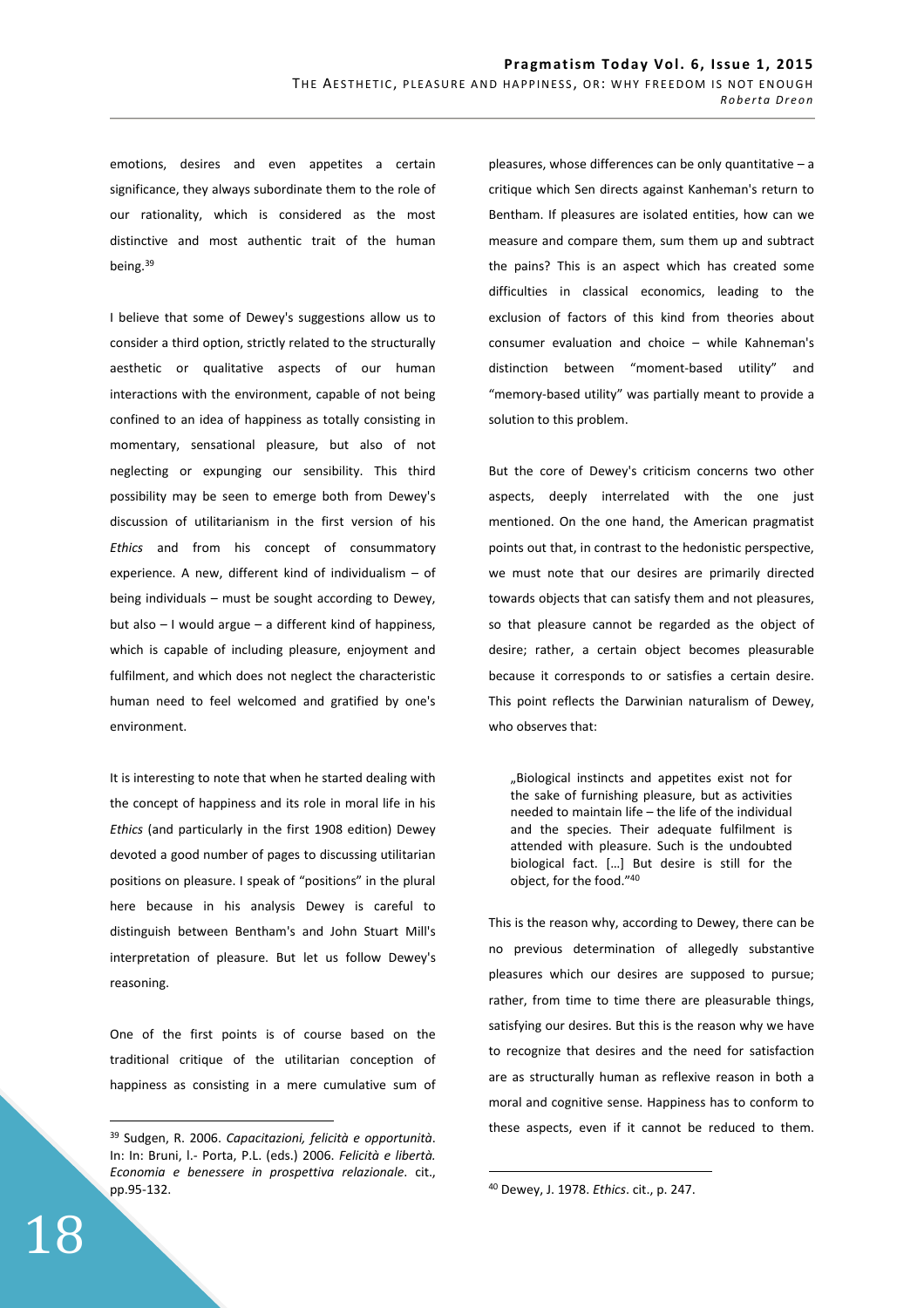Hence, we can say that Dewey takes the utilitarian interest in pleasure seriously.

On the other hand, the second problem with a utilitarian conception of happiness is that it does not distinguish between the different existing levels: the first is the level of happiness understood as the fulfilment of desire, as the reaching of the desired end. But even if we understand happiness as the satisfaction of one's deepest needs and as self-development, this is a form of happiness which can be deeply compromised by one's character: a racist may desire to close his country to immigrants seeking political asylum, because "what has been said applies to the criminal as well as to the saint; to the miser and the prodigal and the wisely generous alike".<sup>41</sup> Therefore, we need a "conception of happiness as a standard",<sup>42</sup> that is we need a criterion to distinguish the true or good form of happiness.

This is the point where Dewey discriminates between Bentham and Mill, by generally appreciating the utilitarian social characterization of the good, with its resulting claims to democracy, equality and the structural criticism of established patterns of behaviour and thought. Their shared idea is that because "the true good is [...] an inclusive or expanding end", "the only end which fulfils these conditions is the social good".<sup>43</sup> The problem with Bentham, however, is that in his view "the desired object is private and personal pleasure".<sup>44</sup> On the contrary, Dewey seems to find already in Mill's thought one of his most distinguishing thesis, that is the idea that we are structurally social beings: "We cannot think of ourselves save as to some extent social beings".<sup>45</sup> This means that the happiness of the other people whom we are always more or less associated with is a basic part of our own happiness: we cannot but find our own good in

 $\overline{a}$ 

the good of others.<sup>46</sup> Sympathy or benevolence are not further traits of an individual, which can help him reach his or her ends; rather – together with negative social affections – they are a basic part of naturally social beings, whose well-being depends on and is constituted together with the well-being of others. In this way the common good proves to be a standard for distinguishing what sort of happiness we are pursuing.

Nonetheless, it may be argued that this aspect could be understood as almost partially convergent with the idea of happiness as *eudaimonia*, where virtue is of course not conceived as the property of an isolated and independent individual that can further establish relations with his or her counterparts, but is rather based on humans sharing a common world.

I would not say that Dewey is utterly foreign to the Aristotelian conception of happiness: he explicitly speaks in favour of Aristotele's *eudaimonia* in the second edition of his *Ethics*. What I am suggesting is that Dewey has something more to say about happiness and social ties, since he characterizes the common good as "the adequate aesthetic and intellectual development of the conditions of a common life".<sup>47</sup> "Aesthetic" here does not primarily refer to artistic activities, but rather to the possibility of enjoying perceived qualities of life and in particular what Dewey calls "communion actualized". Desires and pleasures are an integral part of our unreflexive experience and it is necessary to acknowledge that they play an important role even in the constitution of our happiness, in so far as this implies that our experiences must be brought their fulfilment, or consummation, and not merely be critically or reflexively evaluated. Hence, moving towards a conclusion, I would like to spend some words on Dewey's concept of consummatory experience.

 $\overline{a}$ <sup>46</sup> Ibidem, p. 269.

<sup>41</sup> Ibidem, p. 255.

<sup>42</sup> Ibidem, p. 251.

<sup>43</sup> Ibidem, p. 261.

<sup>44</sup> Ibidem, p. 263.

<sup>45</sup> Ibidem, p. 268.

<sup>47</sup> Ibidem, p.272.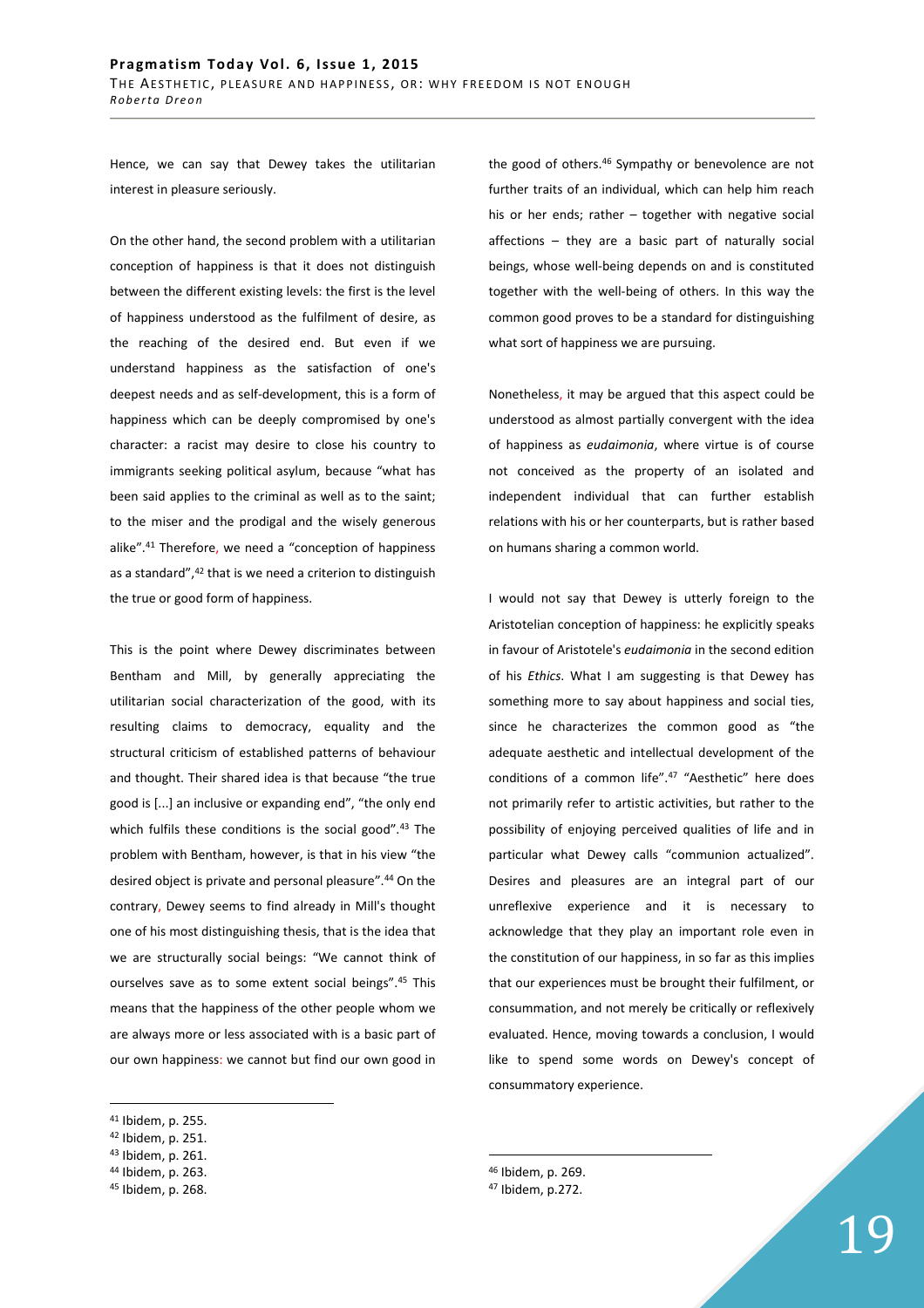#### **5. Consummatory experiences and life prosperity**

The term *consummation* is introduced in the chapter of *Experience and Nature* entitled "*Nature, Ends and Histories*", in order to present the thesis that in our immediate unreflexive experience objects are felt to be final: that they "have the same quality of immediate and absorbing finality that is possessed by things and acts dignified by the title of esthetic. For man is more preoccupied with enhancing life than in bare living".<sup>48</sup>

This quote is especially interesting in two regards.

First of all, it suggests that human beings primarily tend to be absorbed by the world they live in  $-$  feeling assaulted, embraced or rejected; that they tend to enjoy or suffer the situations, things and individuals in the environment they are interacting with from within. In other words, human beings are inclined to complete their interactions until their fulfilment, their consummation.

The second interesting point is that Dewey makes this claim within the context of his naturalistic stance  $-$  a cultural-naturalistic, not reductionistic one. Against this background, it is clear that no organism is self-sufficient, as it develops and dies only in connection with the environment on which its life energies depend. But the peculiarity of human beings is that the energetic exchange is never oriented towards mere subsistence; rather, it also ensures the enhancement of life itself, of its prosperity and development. Dewey considers the anthropological results of the inquiries of Boas or Goldenweiser as reinforcing his thesis.

Furthermore, we have to remember that various Dewey scholars have pointed out that in *Art as Experience* the concept of consummation – when used to describe *one* experience that might range from the aesthetic aspects

<sup>48</sup> Dewey, J. 1988. *Experience and Nature.* cit., p.71.

in our ordinary experiences to eminently artistic forms of interaction – does not regard our immediate, unreflexive experiences, but rather a third phase of experiencing, where the results of a previous analytic, reflexive phase are absorbed and enjoyed in themselves.<sup>49</sup>

As already George Mead had understood after the publication of *Experience and Nature*, the idea of *consummatory experience* concerns the possibility of enjoying what we are doing without having to rush beyond it, in order to achieve a further purpose.<sup>50</sup> *An* experience can be described as consummatory when it succeeds in being complete, in coming to its fulfilment, in the sense that we do not limit ourselves to instrumentally pursuing a certain end, but enjoy even the means by which we reach it, and this fact produces a reinforcement or an enhancement of living. From this point of view, the idea of consummatory experience is very far from any form of teleological behaviour: for it requires us to pay attention to and take care of what we are doing so as to enjoy it in itself, without being wholly focused on the pursuit of a given end.

This point of view helps us appreciate what is peculiar in Dewey's conception of happiness, even when it is more or less understood in terms of communion, of the sharing of a common world, of the finding of individual identity in the contribution each person can provide: it

 $\overline{a}$ 

<sup>49</sup> See Mathur, D.C. 1998. *A Note on the Concept of "Consummatory Experience" in Dewey's Aesthetics.* In: Tiles, J.E. (ed.) *John Dewey: Critical Assessments, Volume III: Value, Conduct and Art.* cit., pp.367-373. See also Zeltner, P.M. 1975. *John Dewey's Aesthetic Philosophy*, Amsterdam: Gruner B.V., who takes into account Dewey's answer to Romanell's criticism (Romanell, P. 1949. "A Comment on Croce's and Dewey's Aesthetics". In: *Journal of Aesthetics and Art Criticism*, 8/1949, pp.395-398; for Dewey's answer see Dewey, J. 1950. "Aesthetic Experience as a Primary Phase and as an Artistic Development". I:n *Journal of Aesthetics and Art Criticism*, 9/1950, pp.56-58. See too Kaminsky, J. 1957. "Dewey's Concept of an Experience". In: *Philosophy and Phenomenological Research*, 17/3, 1957, pp.316-330. <sup>50</sup> See Mead, G.H. 1926. "The Nature of Aesthetic Experience". cit.